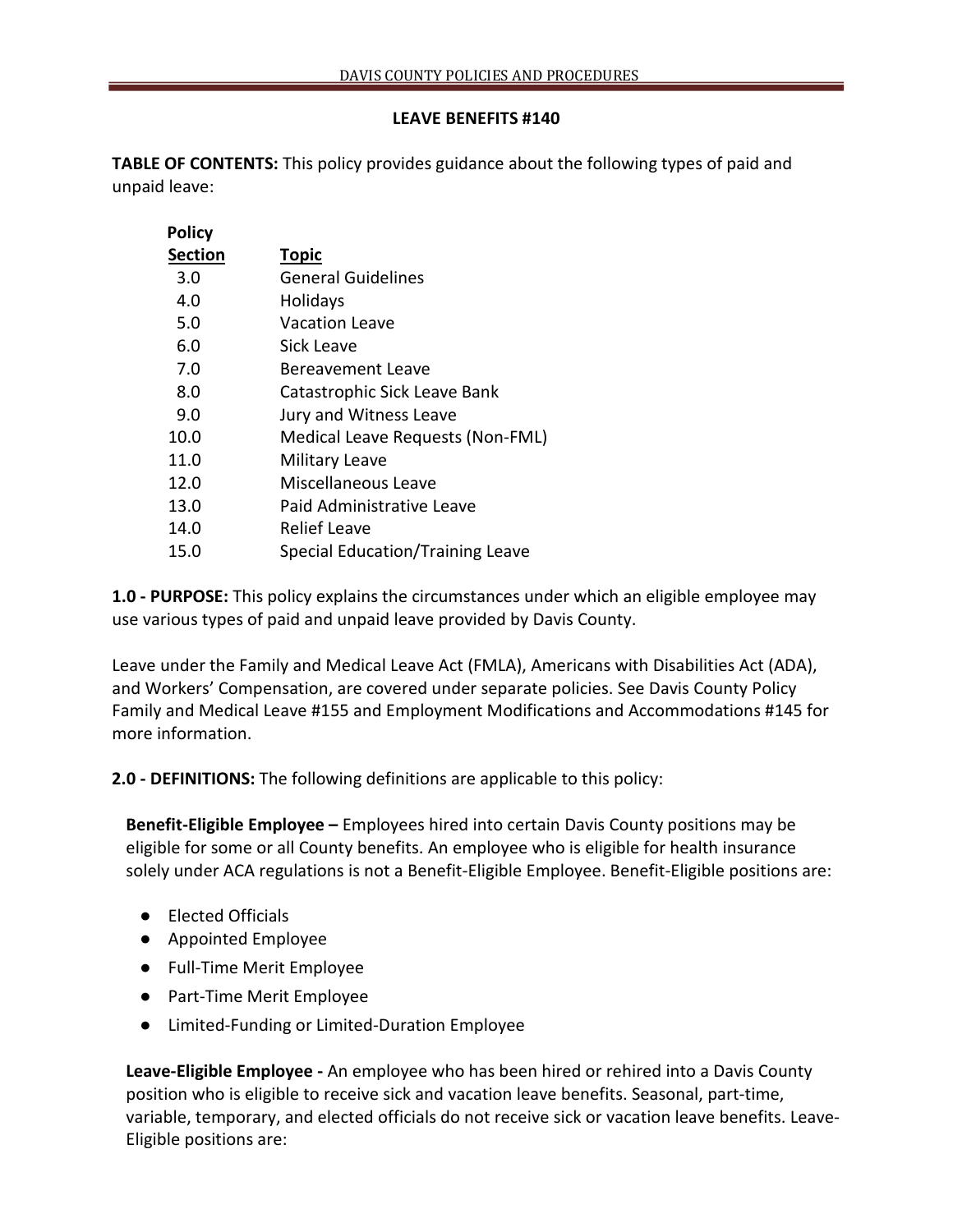- Appointed Employee
- Full-Time Merit Employee
- Full-Time Non-Merit Employee (Limited-Funding or Limited-Time Employee)

**3.0 - GENERAL GUIDELINES:** The following guidelines apply to all types of leave unless otherwise noted in this policy:

**3.1 Leave Use Increments -** Leave accruals may be used in no less than 15-minute increments.

**3.2 Leave Documentation** - Davis County may require employees who utilize leave to furnish appropriate documentation supporting the need for the absence (i.e., military orders, medical documentation, obituary, etc.)

**3.3 Absent Without Leave -** Employees may not exhaust their leave accounts and be absent without pay, unless such absence is FMLA leave, military leave, or leave otherwise required by law or approved by the Administrative Officer. Other instances may result in disciplinary action.

**4.0 – HOLIDAYS –** The following days have been designated as holidays by the Davis County Commission. The Commission may designate other holidays as necessary.

| <b>Usual Day Observed</b>            |
|--------------------------------------|
| January 1                            |
| 3 <sup>rd</sup> Monday in January    |
| 3rd Monday of February               |
| Last Monday of May                   |
| June 19 **                           |
| July 4                               |
| July 24                              |
| 1 <sup>st</sup> Monday of September  |
| November 11                          |
| 4 <sup>th</sup> Thursday of November |
| <b>Friday following Thanksgiving</b> |
| December 25                          |
|                                      |

Additionally, if a holiday falls on a Sunday, the following Monday will be observed as the holiday. If a holiday falls on a Saturday, the preceding Friday shall be observed as the holiday. When Christmas occurs on Tuesday, the preceding day (Monday, December 24) also will be observed as a holiday. When Christmas occurs on Thursday, the following day (Friday, December 26) also will be observed as a holiday. \*\*Juneteenth is observed according to Utah Code 63G-1-301 (as amended in 2022 General Session legislation) and as noted on the County Holiday Calendar.

**4.1 Eligibility –** Benefit-eligible employees are eligible for paid holidays. If an eligible employee is not scheduled to work on the day the holiday is recognized, the employee may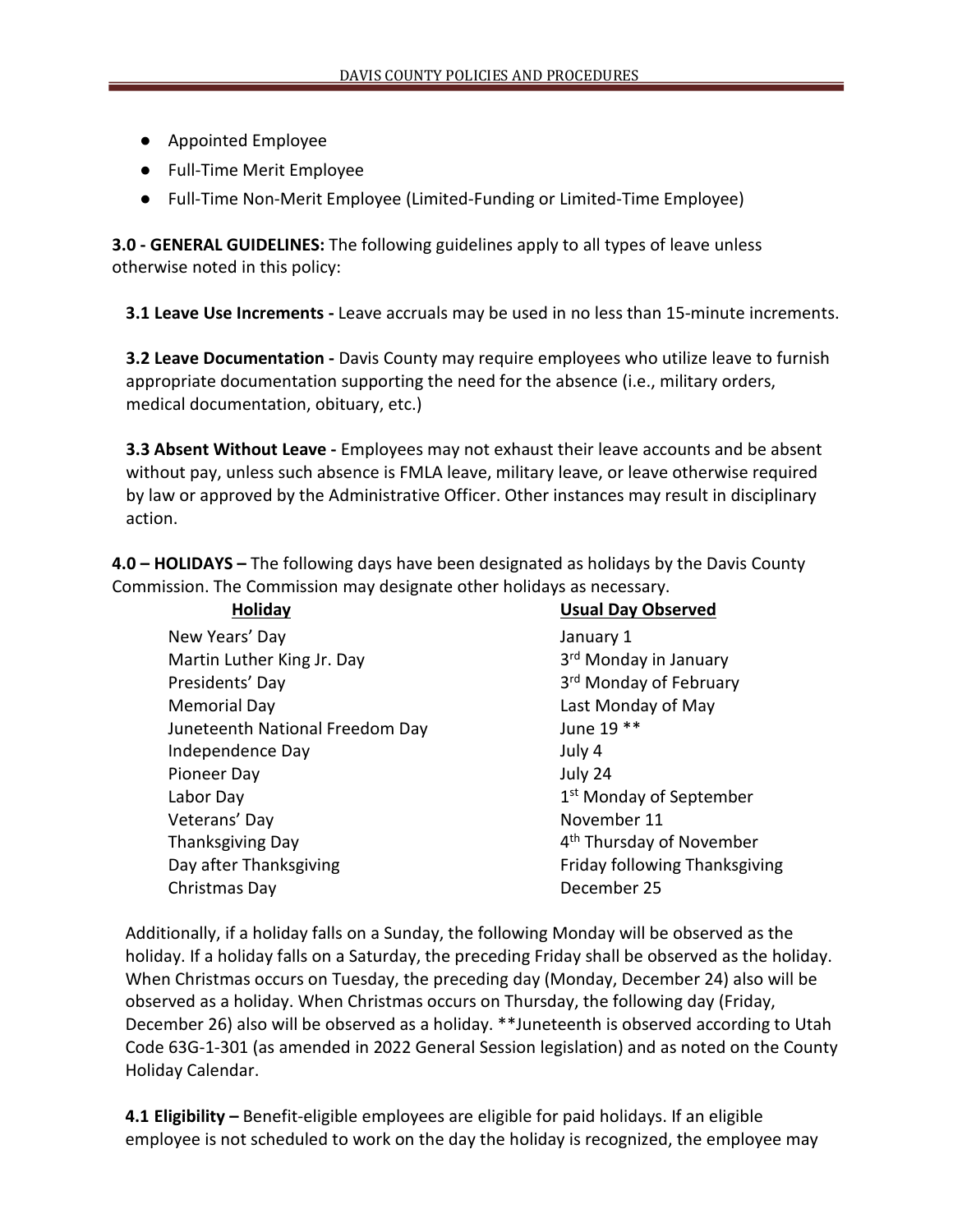take a different day off during the week, with the supervisor's approval.

Full-time employees receive eight (8) hours of pay for each holiday. Eligible part-time merit employees receive six (6) hours of pay for each holiday. If a full-time employee is normally scheduled to work more than eight (8) hours each day, they must either work additional hours, or claim vacation or comp-time hours during the week, in order to fulfill their forty (40) hour workweek.

**4.2 Employees Required to Work Holidays –** FLSA non-exempt employees who are required to work on a paid holiday, as defined above, will have the option to be paid for the hours worked and receive holiday pay at their straight-time rate of pay, or to credit the hours worked into their comp-time leave. These hours added to the comp-time balance are calculated at straight-time and are then treated the same as other comp-time hours, as defined in the Time & Attendance policy #220.

FLSA exempt employees who are required to work on a holiday, as defined above, will be allowed to take future time off in lieu of the holiday. The time off must be taken within thirty (30) days from the holiday the employee was required to work. The time worked on the holiday and carried forward is not recorded, tracked, and taken on an hour-for-hour basis. Exceptions to this may be allowed for Sheriff's department exempt employees who are regularly scheduled to work on holidays. Time taken off must be scheduled and approved by the supervisor.

Employees who work an overlapping shift which commences on a holiday, and who work a full shift, will be considered as having worked a holiday. The same rule applies to eligible part-time employees who work overlapping shifts.

**5.0 – VACATION:** Paid vacation is a benefit provided to leave eligible employees. Each eligible employee will accrue vacation leave on a pay-period basis as indicated in the table below. Vacation leave does not accrue when leave without pay is granted.

| <b>Benefitted</b><br><b>Years of Service</b> | <b>Hours Accrued</b><br><b>Per Pay Period</b> |
|----------------------------------------------|-----------------------------------------------|
| 0 - 5 years<br>$(60$ months)                 | 4.00                                          |
| $6 - 10$ years<br>$(120$ months)             | 4.93                                          |
| 11 - 15 years<br>$(180$ months)              | 5.85                                          |
| 16 years and over<br>(> 180 months)          | 6.77                                          |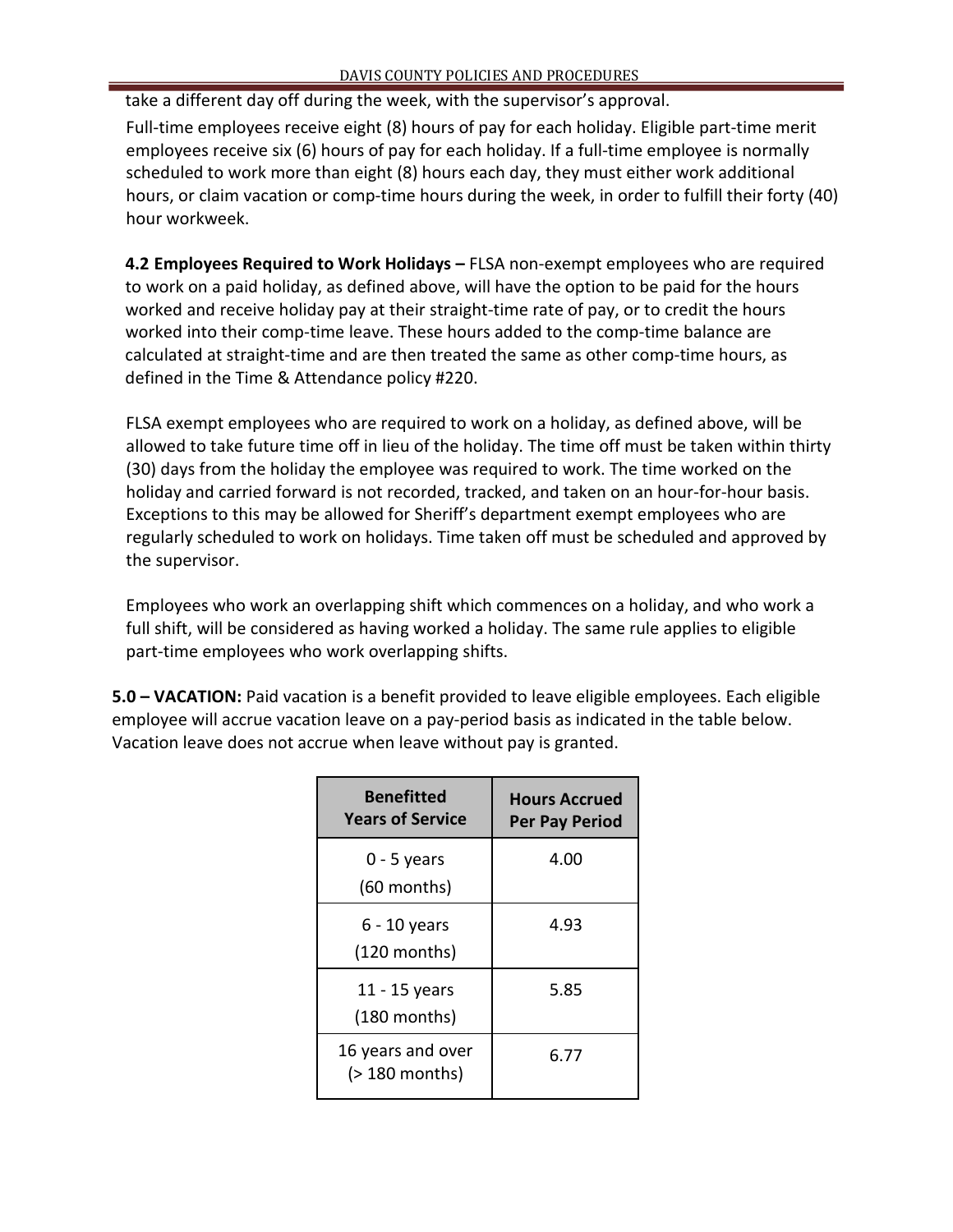**5.1 Rehires** – Former employees rehired will assume the same eligibility for vacation hours accrual they had before their termination.

**5.2 Maximum Accumulation –** Unused vacation leave may accrue up to a maximum of 360 hours (45 days) at the end of each year. After the processing of the last paycheck of the calendar year, any accrued unused vacation leave in excess of 360 hours will be forfeited.

**5.3 Utilization –** Employees are allowed to use vacation leave any time after it has been accrued, with supervisor approval. Employees are not eligible to take vacation leave in advance of its actual pay period accrual. Approval of vacation leave is to be determined by the supervisor by balancing the employee's requests and the needs of the department and of the County.

Saturdays, Sundays, and holidays occurring during a period in which leave has been granted will not be charged against accrued vacation leave, except if the employee was scheduled to work that day.

**5.4 Change in Status –** When employees transfer from one County department to another, their accrued vacation leave credit is not forfeited. Employees whose merit status changes to part-time, or another position which is ineligible for vacation leave, will have their vacation accruals paid out and their accrual rate frozen. If the employee returns to a merit status eligible to accrue vacation leave, the accrual rate will be reinstated.

**5.5 Termination –** Employees terminating from County service will be paid for their remaining balance of vacation leave, calculated at their rate of pay upon termination.

**5.6 Recruitment Incentives** – In some situations, the Commission may award an upfront onetime vacation allowance of up to 40 hours as a recruitment incentive. Any request for an upfront, one-time vacation allowance needs to be done as part of the hiring process. Contact your HR Generalist for options and to initiate the approval process.

**5.6.1** New employees hired (including appointed) into a senior administrative position, including Director, Deputy Director, Assistant Director, or Chief Deputy, may receive an annual contribution of 80 hours of incentive vacation leave. This leave must be used each year and remaining balances do not carry forward at the end of each calendar year.

**6.0 - SICK LEAVE:** Sick leave should be considered as a privilege rather than an obligation of the County to its employees. Paid sick leave is a benefit afforded to leave eligible employees. Sick leave may be used under the following circumstances:

- When an employee is sick or disabled and cannot perform normal job duties
- For medical or dental appointments
- To care for the employee's dependent child, parent, spouse who is ill
- While on an approved FML absence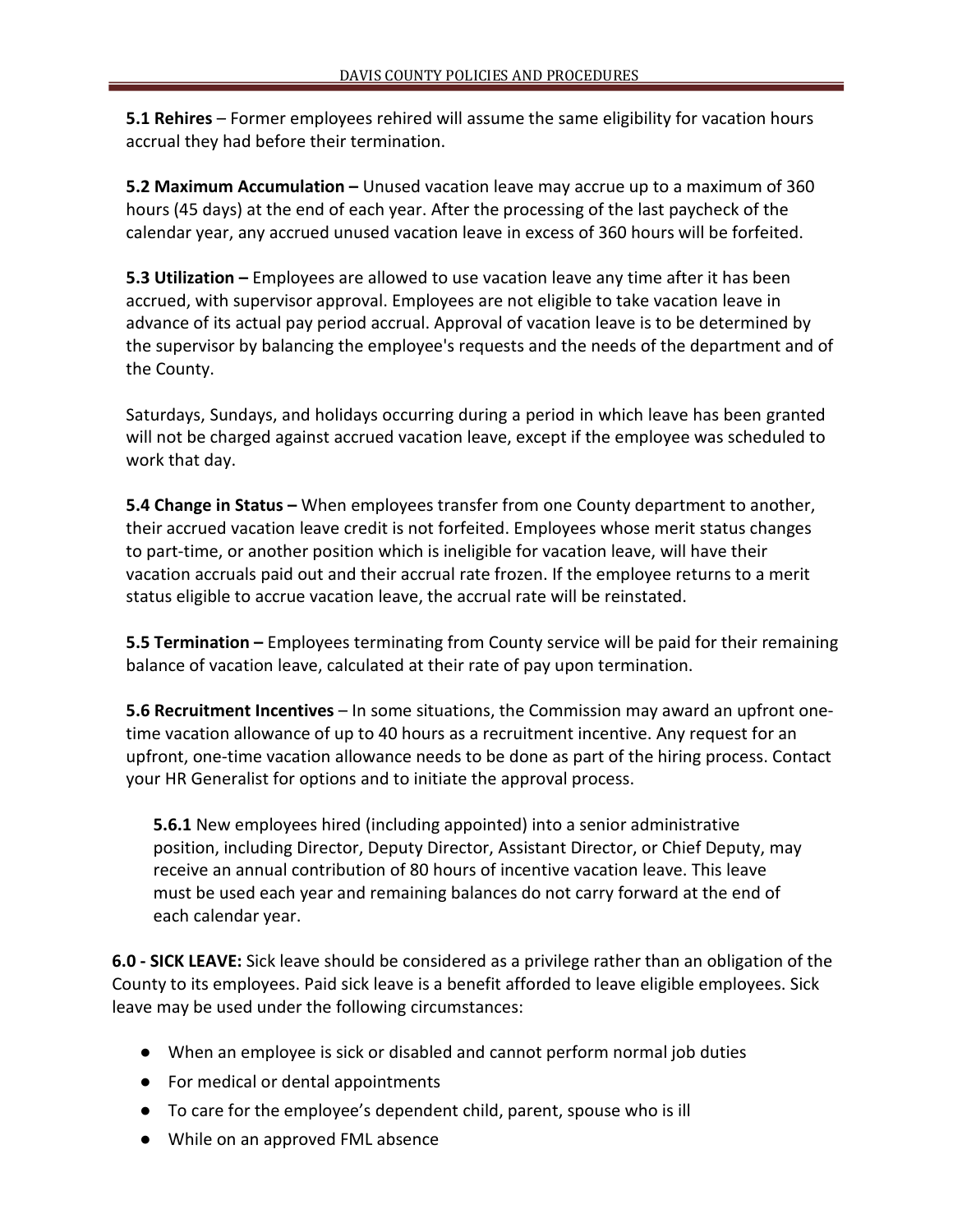**6.1 Accumulation –** Eligible employees accrue sick leave at the rate of 3.70 hours each twoweek pay period. Sick leave hours may accumulate without a maximum. Sick leave will not accrue when leave without pay is granted.

**6.2 Utilization –** Employees are eligible to use sick leave any time after its accrual. However, in order to qualify for sick leave payments, employees must notify their supervisor no later than one (1) hour before normal starting time on each day of absence, unless circumstances surrounding the absence make such notification impossible. The supervisor should also be kept advised of the employee's progress and expected date of return to duty. Any absence for illness that extends beyond accrued sick leave will result in the employee's vacation leave and then compensatory time, if applicable, being used before leave without pay. A total of twelve (12) weeks of FMLA leave for qualified absences is allowed. See Davis County FMLA Policy #155.

Administrative Officers or supervisors may direct an employee to leave the workplace if there is a concern for the health of the employee or for those with which the employee may come in contact.

**6.3 Change in Status –** Employees whose eligibility to receive sick leave changes, i.e. from fulltime to part-time or another status ineligible for sick leave, will have their sick leave balances maintained in their personnel records but shall not be eligible to use the leave. If the employee returns to a position which is eligible to accrue sick leave, their sick leave balances will be restored and available for use.

**6.4 Sick Leave Incentive Program –** Eligible employees who have a balance of at least 120 hours of sick leave at the beginning of the sick leave year are eligible to participate in the sick leave conversion program. Only those employees who maintain at least 120 hours of sick leave during the entire sick leave year will be eligible for a conversion of up to one-third of the sick leave accrued and not used during the sick leave year. Up to one-third of the unused sick leave accrued may be converted to a commensurate amount of pay, vacation, or contribution to a URS savings plan, or Health Savings Account (HSA). The conversion compensation shall be based upon the regular base pay of the employee's position and will not include premium pay and other temporary compensation.

For purposes of this program, the sick leave year begins in November and the incentive will be paid on the payroll preceding Thanksgiving. Eligible employees planning to convert their unused sick leave must notify Human Resources in writing by the specified deadline.

In calculating the conversion provided by this option, at the end of the sick leave year, only the unused portion of the sick leave hours accrued during the previous twelve (12) months is eligible. Sick leave hours accrued in previous years are not eligible for conversion. After subtracting the converted sick leave hours, the remaining unused annual sick leave will be carried forward for future use. The minimum amount eligible to convert is three (3) hours.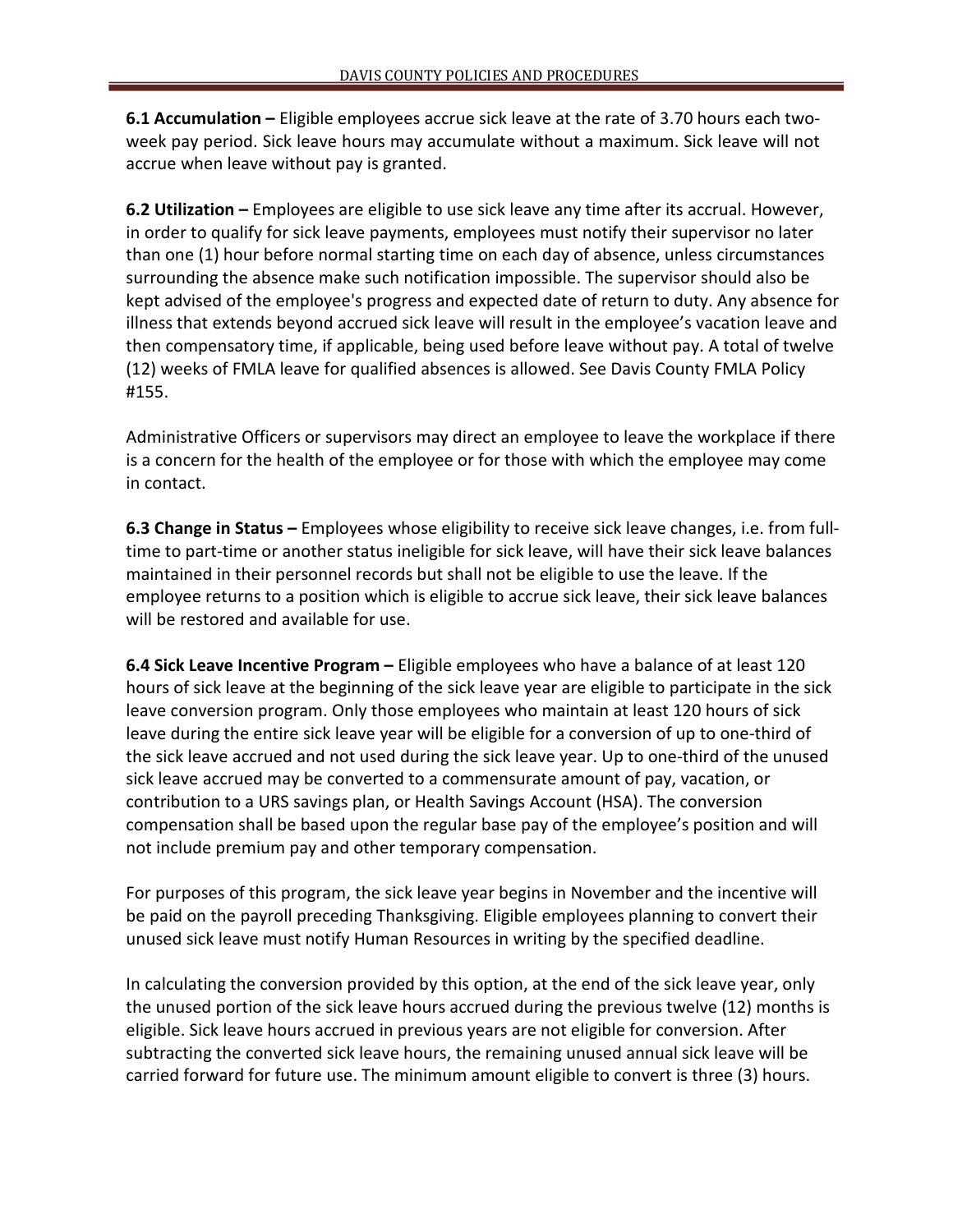**6.5 Sick Leave Accrual Payout –** Upon termination, an employee who wishes to receive a payout for accrued sick leave must notify HR before leaving employment. In order to be eligible, an employee must meet one of the following criteria:

**6.5.1 Retirement Eligible -** An employee who meets the retirement guidelines of the Utah State Retirement System (URS) who applies, and is approved to receive retirement payments, will be eligible to be paid for one-third (1/3) of remaining unused, accrued sick leave. The employee has the option to convert the leave to a commensurate amount of pay, a contribution to a URS savings plan, a Health Savings Account (HSA), or a County trust designated for retiree benefits.

**6.5.2 Ten Consecutive Years of Service -** Employees who terminate employment with ten (10) or more consecutive years of full-time service with Davis County will be eligible to be paid for one-third (1/3) of remaining unused, accrued sick leave. The employee has the option to convert the leave to a commensurate amount of pay, a contribution to a URS Savings plan or a Health Savings Account (HSA).

**6.5.3 Change in Status** - Employees who change from full-time after ten (10) years of service, to part-time status, and remain employed will also be eligible for a Sick Leave Accrual Payout. Employees who are dismissed in accordance with the Discipline Policy #250 are not eligible for this benefit.

**7.0 - BEREAVEMENT LEAVE:** Davis County may grant bereavement leave with pay to any leaveeligible employee who suffers the loss of a member of the immediate family, a relative, or a close friend. In the event of death in any of these instances, the County will provide an employee with paid leave for bereavement, including attendance at a funeral, memorial service, or related event(s). Bereavement Leave will not be paid, or additional days granted, for regular days off and holidays occurring during a period in which bereavement has been granted.

**7.1 Immediate Family –** The immediate family is defined as wife, husband, domestic partner, child (including miscarriage or stillbirth per Utah Code 17-33-5 as amended), mother, father, brother, sister, mother-in-law, father-in-law, grandmother, grandfather, grandchild, brother-in-law, sister-in-law, daughter-in-law, son-in-law, stepchild, stepmother and stepfather.

**7.1.1 Domestic partner** – an unrelated or unmarried person who shares common living quarters with an employee and lives in a committed, intimate relationship that is not legally defined as marriage by the state of Utah.

**7.2 Paid Leave –** In the event of death, an eligible employee may be granted paid Bereavement Leave as follows:

**7.2.1 Death in the immediate family** – Full-time employees may take up to five (5) working days off and be compensated for the lesser of 40 hours or five working days for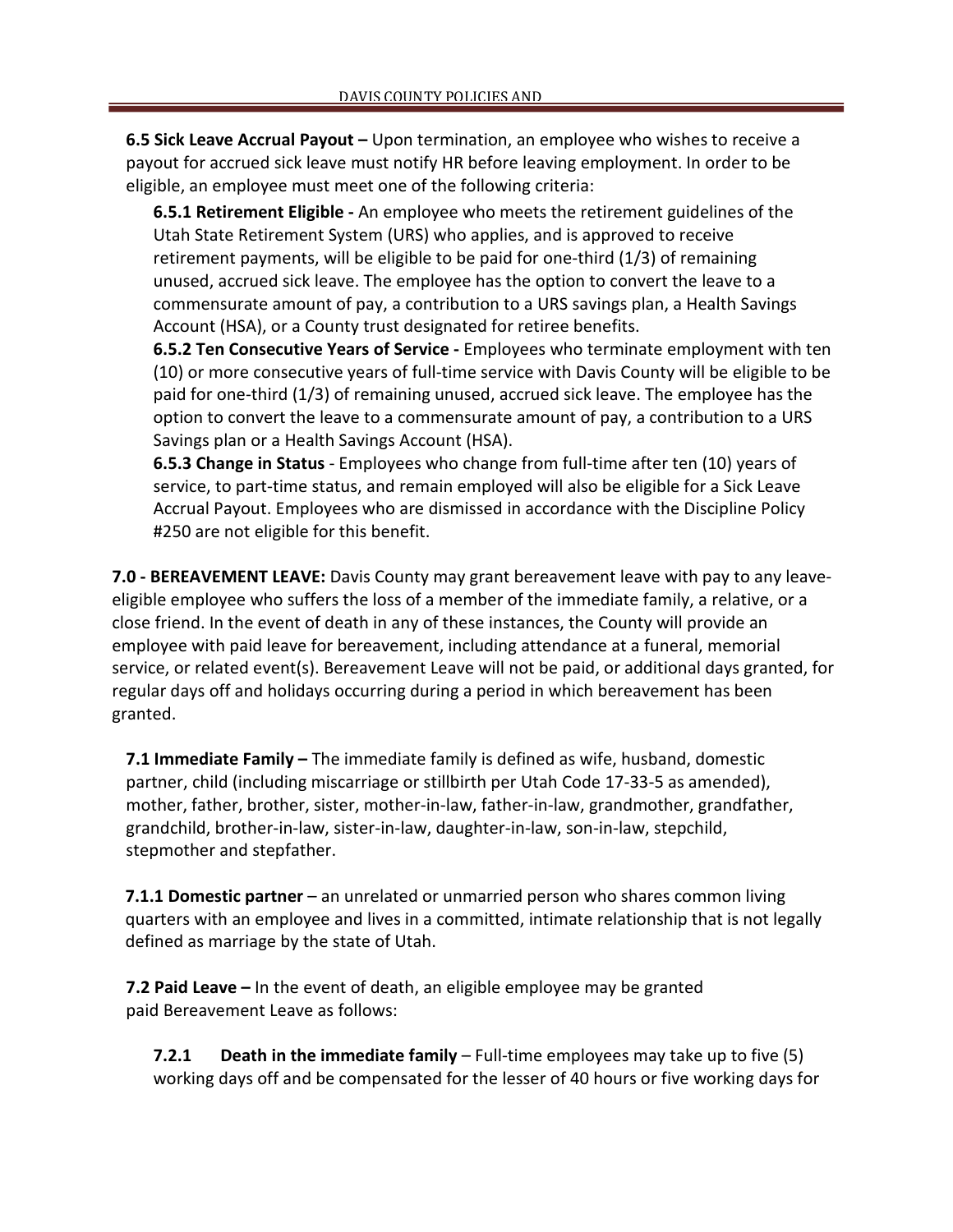Bereavement Leave, from the time of death through the second working day following the funeral, memorial service or related event. Part-time merit employees may be compensated for Bereavement Leave on a pro-rated (75%) basis. In most situations, leave should be used continuously; however, in extenuating circumstances, employees may be permitted to use Bereavement Leave in separate periods of time.

**7.2.2 Death of other relatives or close friends** – Paid Bereavement Leave time off for attending the funeral, memorial service or related event for an aunt, uncle, niece, or nephew, may be allowed for one (1) day, or other relatives or close friends, for a maximum of three (3) hours.

**8.0 CATASTROPHIC SICK LEAVE BANK** – The County manages a Catastrophic Sick Leave Bank from which eligible employees may draw leave under the conditions and restrictions outlined. Employees who wish to participate in the catastrophic sick leave bank program are required to contribute eight (8) hours of their available sick leave or vacation leave to the bank. The contribution must be made each year during the insurance open enrollment period, as designated by the County, by completing and submitting the appropriate form to the Human Resources Department. If the bank has a substantial balance of days remaining prior to the open enrollment period, the Human Resources Director may suspend the contribution requirement for one year.

Any employee who did not previously participate in the bank but who desires to participate during the non-contribution year is required to donate eight (8) hours of accumulated sick or vacation leave to initiate eligibility by submitting the appropriate form to the Human Resources Department during the insurance open enrollment period, as designated by the County.

**8.1 Eligibility** – Non-probationary employees who are leave eligible and who have contributed to the bank are eligible to request catastrophic sick leave, to be taken once they have depleted their accrued comp-time, sick leave, and vacation leave.

**8.2 Requests for Use of the Bank** – All requests for sick leave from the bank must be in writing and must be addressed to the Human Resources Director. Requests may be submitted and approved any time after the required leave has been contributed. The requests must include the reasons for the request, written verification from the attending physician indicating the nature and severity of the illness or health problem along with the projected recovery date, and the number of sick leave days requested. The Human Resources Director will make final decisions regarding the requests and reserves the right to approve requests, deny requests, or to approve only a portion of the leave days requested.

**8.3 Criteria for Consideration –** Only severe extended illnesses, organ donations, and catastrophic medical problems of eligible employees will be considered for leave withdrawals from the bank. Requests will also be considered from eligible employees providing necessary care to their spouses, dependent children, or parents with catastrophic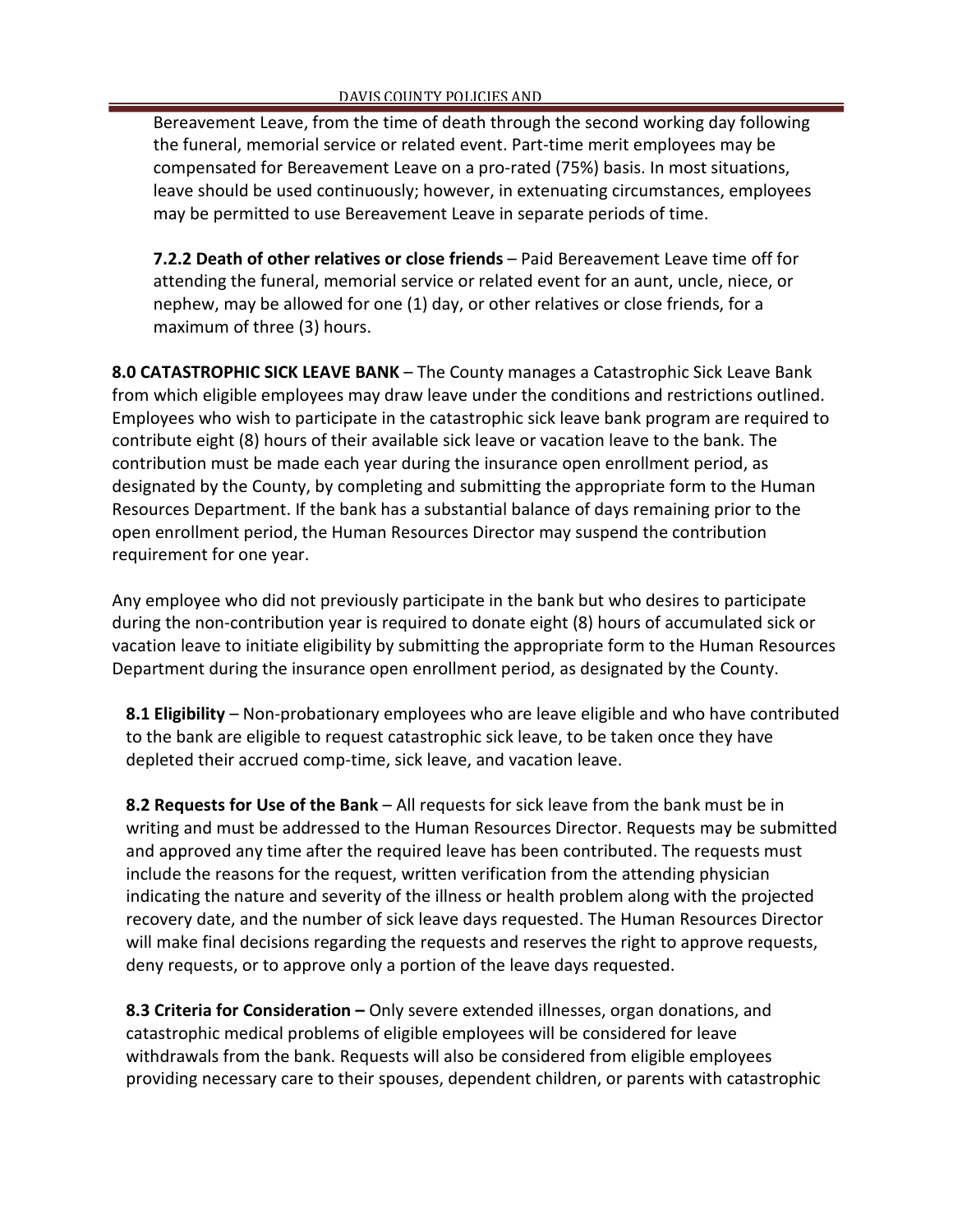medical problems.

Injuries and illnesses that are compensable under the Workers' Compensation Act are not eligible for catastrophic sick leave. Illnesses or medical problems of a short-term nature will not be considered. Life-threatening illnesses, organ donations, or severe accidents requiring extended recovery periods will be given first priority.

**8.4 Maximum Use –** Withdrawals from the bank cannot exceed sixty (60) leave days per employee during any consecutive twelve (12) month period for the employee's own illness or injury. In addition, bank withdrawals cannot exceed this sixty (60) day maximum for the same illness, medical condition or recovery. Catastrophic leave cannot be granted in situations where granting such leave would extend an employee's absence beyond the twelve (12) week limit provided in the County's Family and Medical Leave Policy #155.

Bank withdrawals cannot exceed ten (10) leave days per employee during any consecutive twelve (12) month period for providing care to the employee's spouse, dependent child, or parent.

**8.5 Restrictions and Exclusions –** When granted, catastrophic sick leave compensation will be based on base pay and excludes premium pay, shift differential pay, and other additional compensation. The catastrophic sick leave bank cannot be overdrawn. If insufficient days are available in the bank to cover withdrawal requests, the requests will be denied regardless of severity or need. Employees who cancel their participation in the bank are not eligible to withdraw the leave they have contributed to the bank. Employees who receive leave days from the bank based on falsified, untrue, or misleading requests and/or physician verifications may be subject to disciplinary action and will be required to reimburse the County for leave days granted and used.

**9.0 - JURY AND WITNESS LEAVE:** Every employee is entitled to be absent from work whenever, in obedience to a subpoena or direction by a proper authority, they appear as a witness or a juror for the Federal Government, State of Utah or a political subdivision thereof. In addition, leave to appear as a witness may also be approved if the matter is related to employment. An employee who is absent from work for jury duty must notify their supervisor in advance. Travel time required for going to and returning from jury or witness duty is considered to be an approved absence.

**9.1 Paid Leave –** During such period of required absence, the employee will be eligible to receive County compensation and must turn over any pay or fee (excluding traveling expense allowance) received from services as a witness or juror while on County time. Any income earned and received from jury or witness duty while on County time shall be turned over to the Clerk/Auditor Office for reimbursement to Davis County. Davis County will not compensate employees for jury leave unless previous notification is given.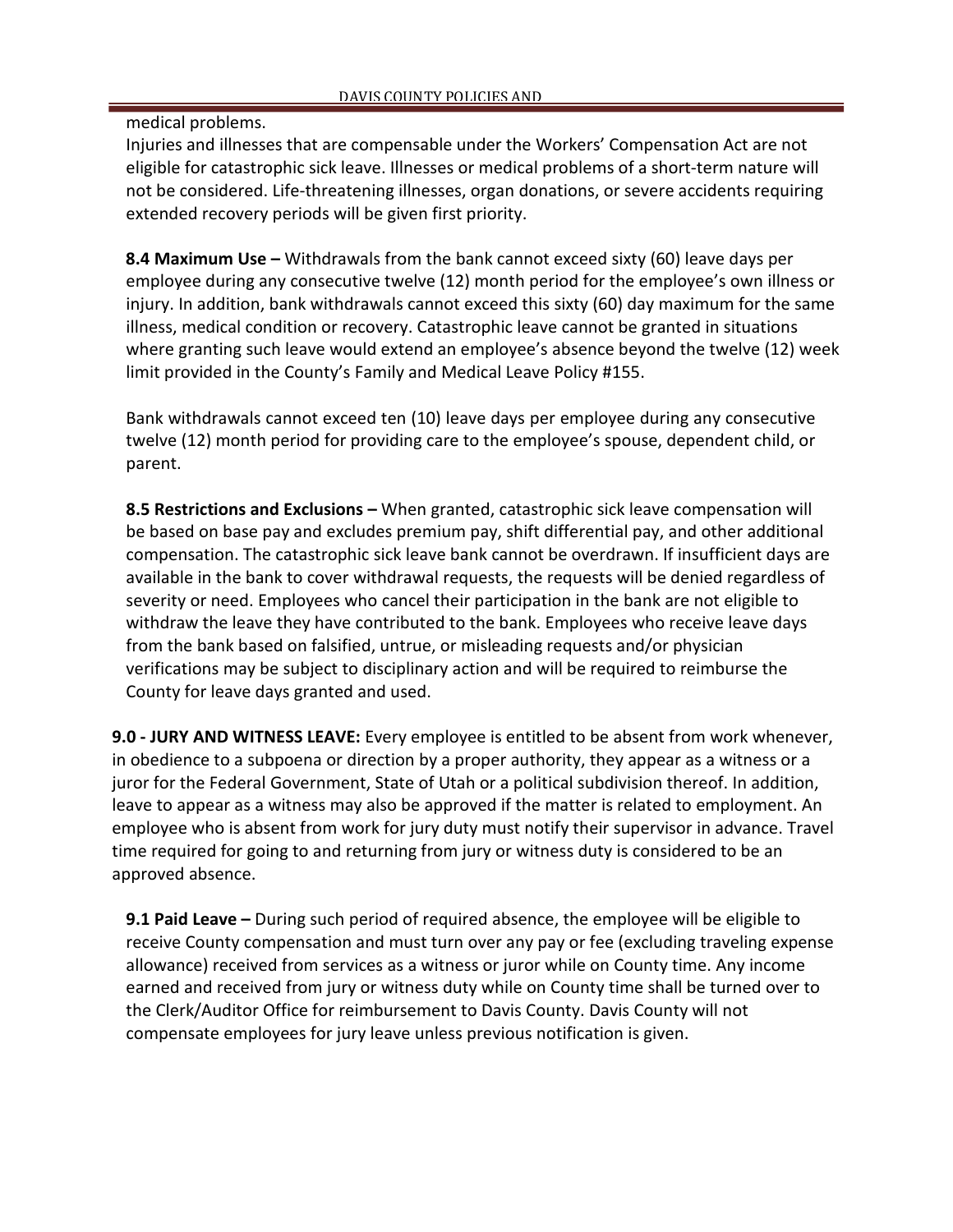**9.2 Unpaid Leave –** Time absent by reason of subpoena for private litigation or by some party other than the Federal Government, State Government, or a political subdivision thereof, to testify not in official capacity but as an individual and not in a work-related official capacity, must be taken as vacation leave, compensatory time, or leave-without-pay.

**10.0 – NON-FML MEDICAL LEAVE REQUESTS:** On occasion, the Human Resources Director may consider and approve employee requests for leave which do not meet the criteria for FML. Requests may include leave for situations involving life-threatening medical conditions, severe extended illnesses and recoveries of the employee, the employees' adult children or the employees' grandchildren who require care. In these circumstances, the use of sick leave cannot exceed ten (10) days.

**11.0 - MILITARY LEAVE:** Davis County recognizes its responsibility to support employees who are also engaged in military service.

**11.1 Paid Leave for Training –** Merit employees will be granted leave with full pay for active service in the National Guard or Armed Forces Reserves for the purpose of fulfilling annual field training. Employees participating in this training must submit appropriate written orders as evidence of such duty to their Administrative Officer. Military leave with pay will not exceed ten (10) working days (80 hours) in any one calendar year. All military leave taken must be reported on biweekly payroll time records.

**11.2 Unpaid Military Leave –** Leave-without-pay will be granted to merit employees who voluntarily enlist, are drafted into or are called into active service in any branch of the Federal armed forces. Employees granted such leave of absence retain reemployment rights and other statutory benefits specified in Federal and State statutes during the period of active military duty. Reemployment rights and other statutory benefits are not retained if the absence exceeds five years unless the employee is involuntarily retained in military service, including initial enlistments lasting more than five years, periodic training duty, involuntary active duty extensions and recalls, especially during a time of national emergency. Employees on active military service are deemed to be on a furlough or leave of absence and are entitled to the non-seniority rights accorded other individuals on non-military leaves of absence.

**11.3 Benefits –** Employees on active military leave will receive retirement contributions and credit towards leave vacation accrual rate increases upon the employee's return to work. Employees on active military leave are not eligible for health insurance after 30 days. Family members can remain on health and life insurance if the employee's portion of premium is paid. Vacation leave and compensatory time, can be used to fund the employee's portion of benefit premiums. COBRA rights also apply to health and dental insurance. Employees are encouraged to meet with Human Resources prior to their leave to discuss plans and expectations.

**11.4 Return from Military Leave –** For service less than thirty-one (31) days, the employee must return at the beginning of the next regularly scheduled work period on the first full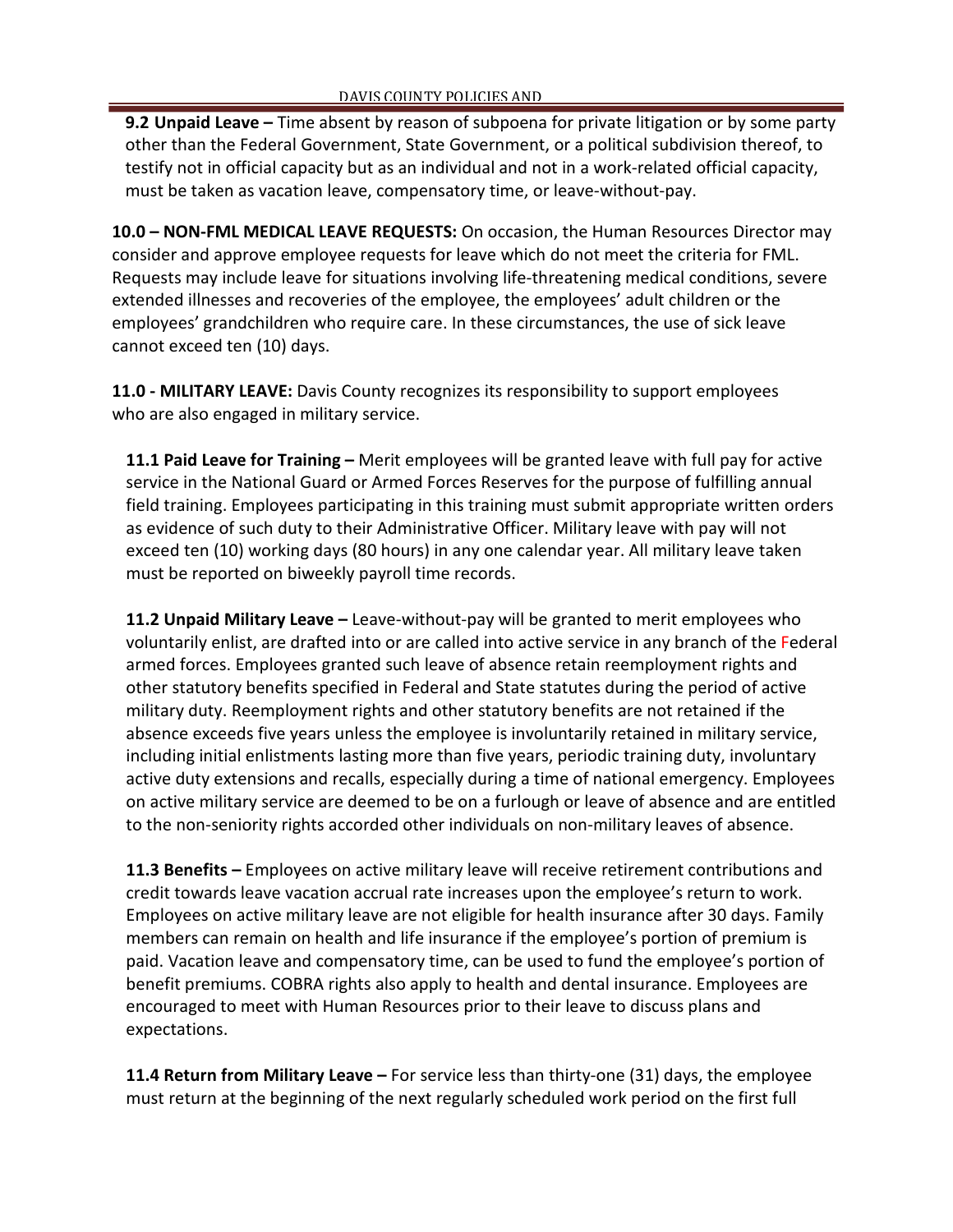day after release from service, taking into account safe travel home plus an eight-hour rest period.

For service of more than thirty (30) days but less than one hundred eighty-one (181) days, the employee must submit written notice for reemployment within fourteen (14) days of release from service.

For service of more than one hundred eighty (180) days, written notice for reemployment must be submitted within ninety (90) days of release from service.

Employees returning from active military leave will be:

- Restored to the same position or to an equivalent position
- ●Retain all accrued and unused leave to which the employee was entitled immediately prior to the commencement of active military service less (minus) any leave used while on active military service, if any; and
- ●Receive and earn benefits and compensation at a level not less than that to which the employee would have been entitled had there been no absence due to active military service.
- ●If the employee's eligibility date passed while the employee was on active military leave, the rate of pay will be increased by the percentage corresponding to the last performance appraisal rating received before active military service.
- A 401(k) match will be made if the employee contributes to a URS savings plan covering the period of absence. Employee 401(k) contributions can be made over three times the period of military service but no longer than five (5) years.

Nothing in this policy will serve to extend a period of employment beyond that to which the employee was appointed. For example, if an employee is hired for a time-limited position this policy does not extend the duration of the employment. If the employee declines two (2) consecutive offers for position vacancies, reinstatement rights may be canceled by the County Commission.

If, due to a service connected disability or for some other reason, an employee is not qualified to perform all the duties of their former position, a reasonable effort will be made to place them in the closest comparable position for which they are qualified. Employees convalescing from injuries received during service or training may have up to two (2) years to return to their jobs.

**11.5 Probationary Period –** Employees on an initial probationary period must satisfy the probation upon return from military service to retain employment.

**12.0 - MISCELLANEOUS LEAVE REQUESTS**: Merit employees may request leaves of absence not to exceed one year for educational pursuits, travel, or for other reasons within the discretion of the Commission. Such leave will not be regarded as an acquired right by employees and will be